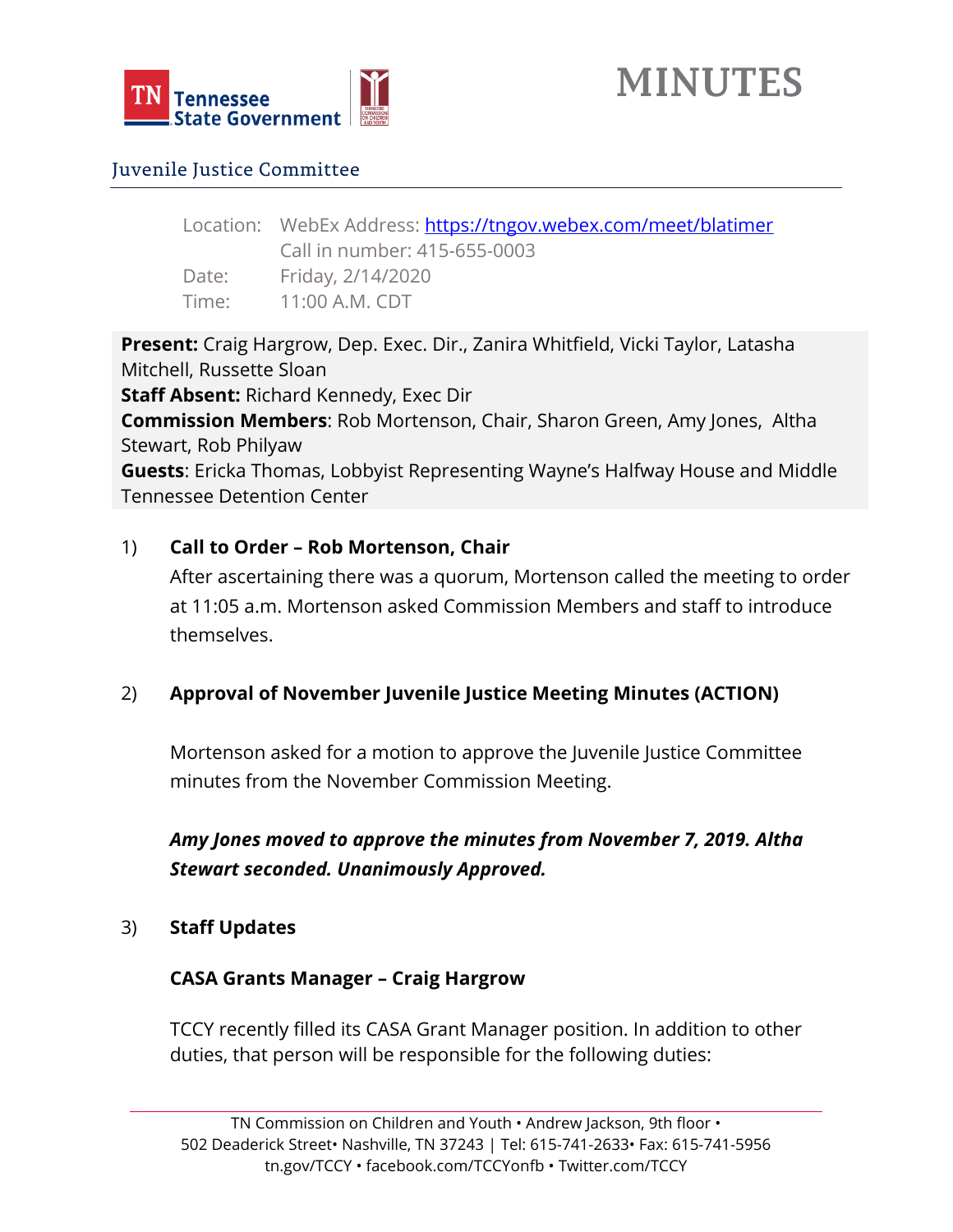

# **MINUTES**

- Distribute CASA application requests,
- Help ensure contracts are signed and returned in a timely manner,
- Review and process quarterly progress (via form stack) and expenditure reports, and
- Maintain appropriate documentation database and files.

The committee members welcomed Russette Sloan as the new CASA Grants Manager.

# **Federal Formula Grant Update- Vicki Taylor**

Taylor reported the OJJDP FY 2020 Title II solicitation was released in December 2019. Category 1 submission is due February 14<sup>th</sup> and Category 2 submission deadline is March 30, 2020. This is year three update of the three-year plan. JJ staff is working on the solicitation. Whitfield reported Category I part of the Title II solicitation was submitted on February 13, 2020. Whitfield stated JJ staff will be sending SAG a copy of the updated three year plan and Tennessee's Compliance Monitoring Policies and Procedures Manual for input and feedback prior to final submission.

# **CPO- Latasha Mitchell**

Mitchell reported, TCCY received approval for the 2020 CPO Plan at the end of November 2019. There were no requests for revision. A few subrecipients are still in the process of satisfying their requirements for 2019 Monitoring, which was noted in the 2020 Plan. Once all requirements have been satisfied or otherwise resolved, Mitchell will send an update to the CPO office regarding the 2020 plan. Mitchell reported a change with CPO process to do site visits on all grantees who have a change in leadership.

# **Monitoring- Latasha Mitchell**

Mitchell reported most of 2019 Monitoring has been completed, with the exception of some Reimbursement Account grants and Family & Children's Services. Mitchell is in the process of sending scheduling letters and conducting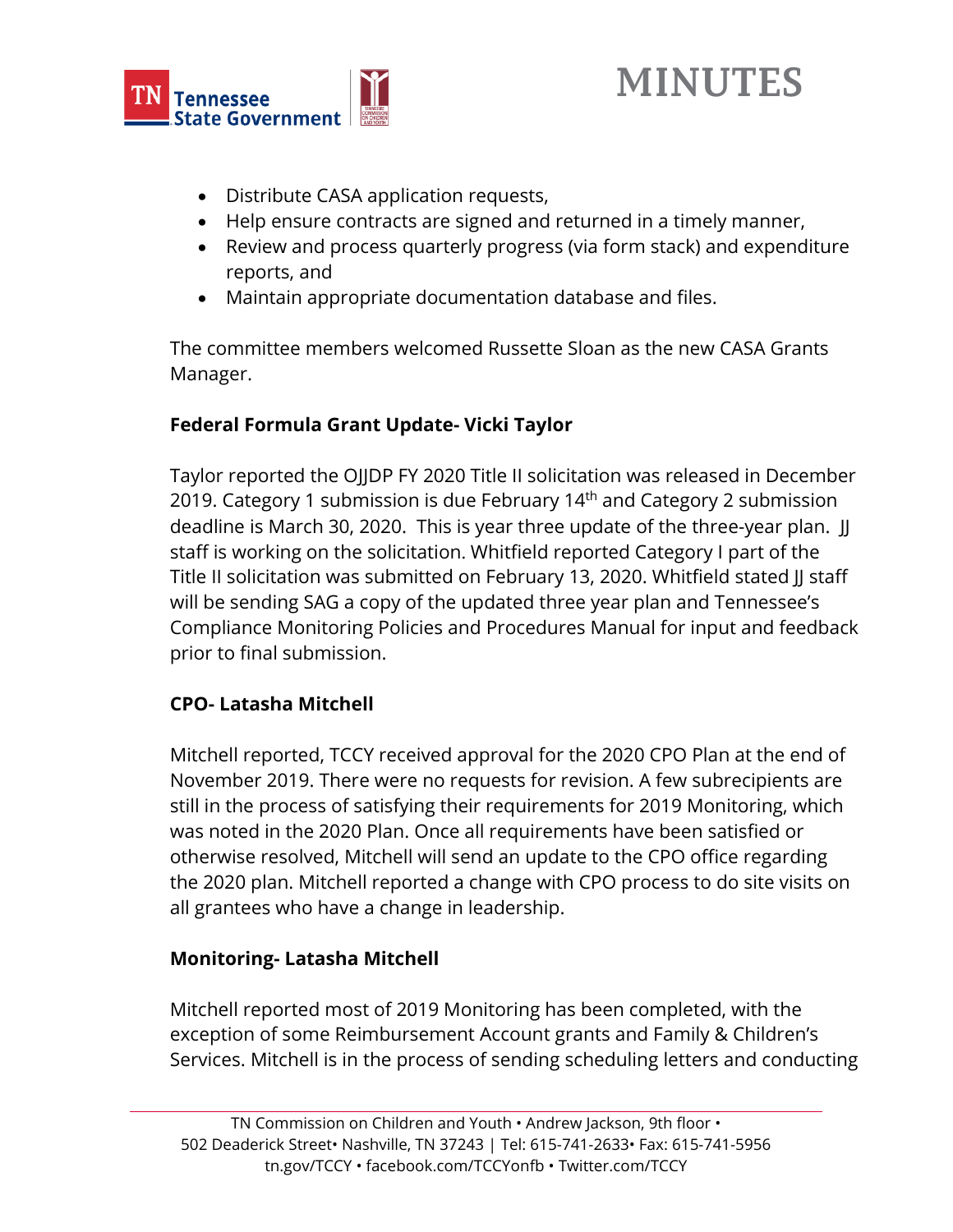



monitoring reviews. Mitchell reported she updated some of the templates used in the monitoring process. All reviews should be completed by the end of August.

## **Racial and Ethnic Disparities- Craig Hargrow**

Hargrow stated he is working with Davidson, Madison and Shelby counties. Hargrow also stated Montgomery County is interested in getting an update regarding the new laws and direction of addressing racial and ethnic disparities.

## **Grants Management System- Craig Hargrow**

Hargrow stated the governor's budget included money so TCCY could participate in a collaborative effort with other agencies to develop and purchase a grants management system. Members of the JJ team are meeting with the project lead to determine how the grants management system can meet the agency's needs.

## 4) **Additional Items or Comments**

Whitfield gave an overview of Juvenile Justice Reform Act of 2018 (JJRA) regarding the core requirements. She discussed amendments to the JJRA that TCCY will have to address, starting with the 2020 monitoring period. Hargrow stated legislative changes may be needed to help with the amendments. Whitfield gave an update on the compliance monitoring process. There are four DSO violations for the period of October 1, 2019 to December 31, 2019.

Mortenson stated TCCY needs to meet and look at ways to implement new requirements of the JJRA.

Thomas stated she was attending the meeting to see if solitary confinement and educational standards would be discussed and see if there was anything they needed to be doing to be in compliance with the State.